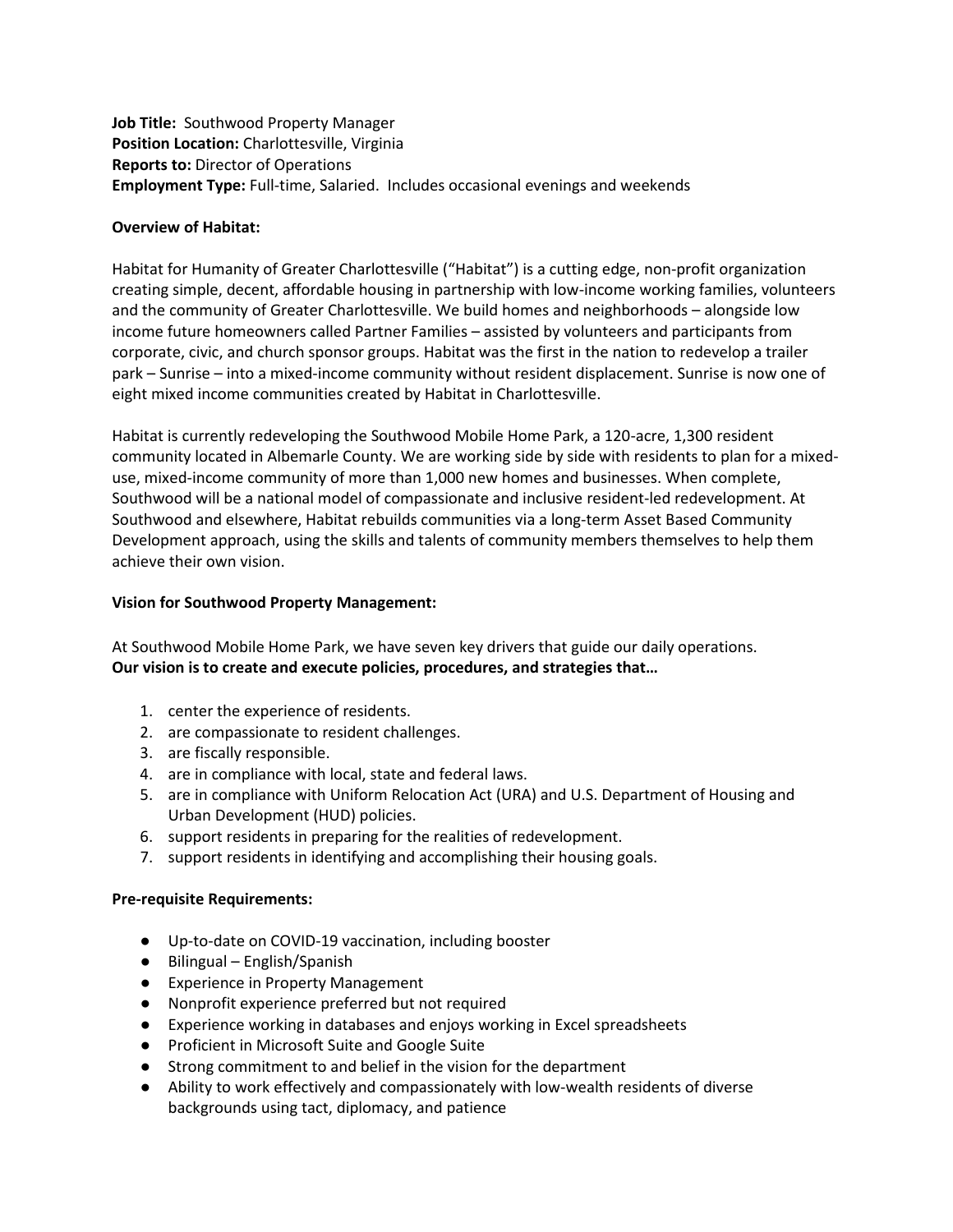- Exceptional interpersonal skills that benefit interactions with residents, colleagues, and community partners
- Ability to communicate in a calm, professional manner while under pressure and de-escalate whenever possible
- Demonstrated ability to multi-task, plan, organize, and implement multiple projects and meet deadlines
- Team player with a positive attitude--someone who starts from a place of enthusiasm
- Commitment to precise data keeping
- Excellent problem-solving skills
- Proven strategic thinking capability
- Demonstrates ability to manage up and manage people effectively
- Skilled in critical thinking, strong ability to identify areas for opportunity
- Ability to fairly and equitably enforce the rules of the Park
- Commitment to Habitat for Humanity's mission of service to others and to lending a hand to community members enmeshed in generational housing poverty

The Southwood Property Manager is the onsite representative of Southwood Charlottesville LLC/Habitat for Humanity for the mobile home park and is responsible for the day-to-day operations of the park. Functions include, but are not limited to, handling requests for assistance, reviewing applications, enforcing park rules and regulations, collecting payments, managing the Maintenance Manager, and representing the park owner at court. The Southwood Property Manager works closely with the Southwood Rehousing Manager, maintenance staff, and Land Development and Construction staff.

#### **Responsibilities:**

#### **Daily Operations**

- Supervise Maintenance Manager
- Manage the maintenance of all Southwood LLC physical assets including offices, transitional housing trailers, and trailer rentals
- Manage master leasing rental units in redeveloped Southwood
- Manage Habitat-owned apartment and condominium units in redeveloped Southwood
- Ensure resident understanding of all Park rules and regulations
- Serve as primary point of contact for contractors completing park maintenance and repair activity
- Meet one-on-one with Southwood families as needed, in the office or at their homes
- Answer the after-hours Property Management line, respond to emergencies as needed
- Handle petty cash and remit monthly expenditure reports
- Perform deposits in a timely manner with detailed recordkeeping
- Manage rental experience for all trailer tenants including setting up new leases and responding to repair requests
- Issue and manage Trash Violation and Vehicle Violation notices with Maintenance Manager
- Draft and send complaint notices when appropriate
- Prepare monthly board updates